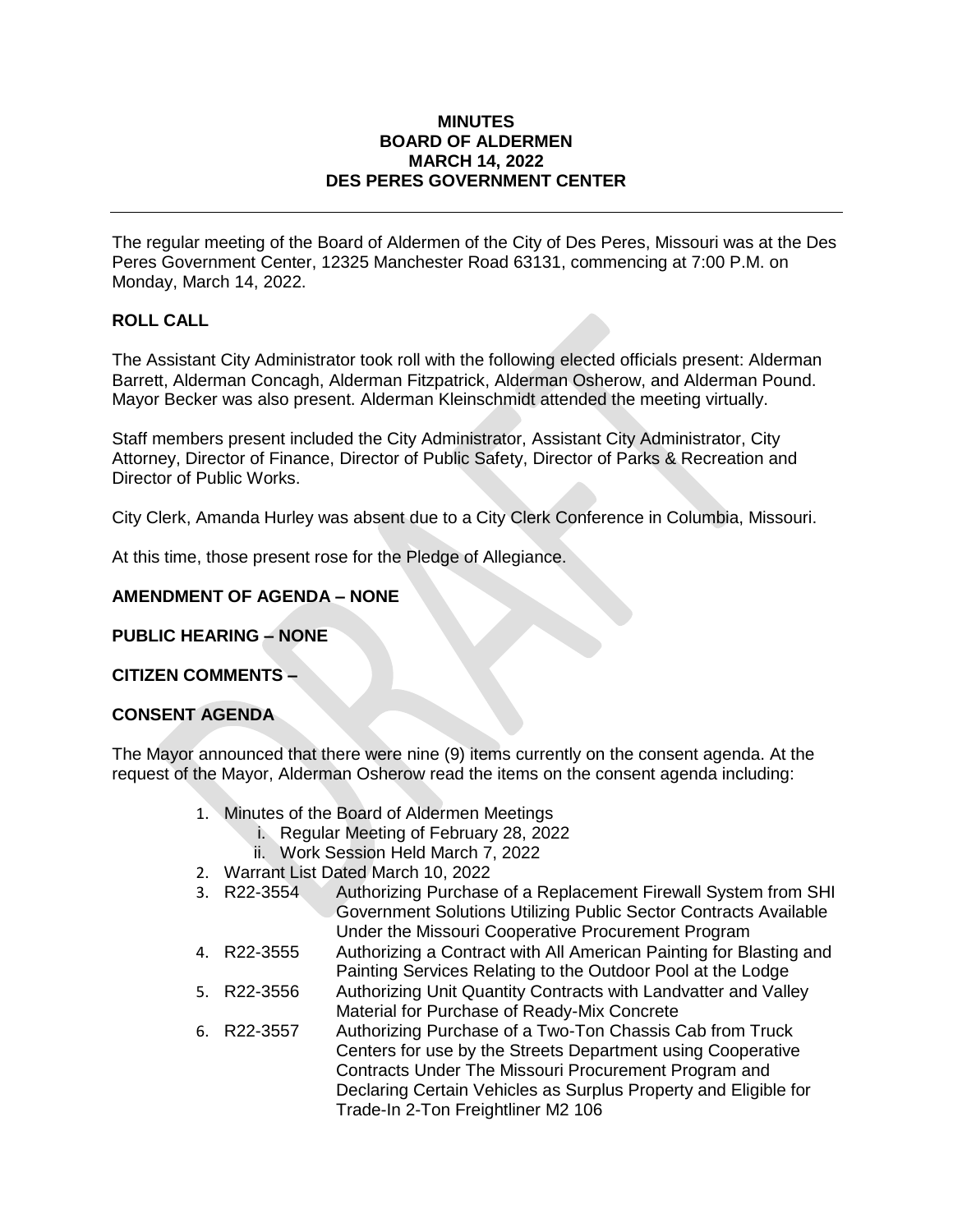| Authorizing a Contract with ERB Turf Equipment for Purchase of a<br>Zero Turn Radius Mower for Use by the Parks Department; |
|-----------------------------------------------------------------------------------------------------------------------------|
| Declaring Certain Equipment as Surplus Property and Eligible for                                                            |
| <b>Trade-In Credit</b>                                                                                                      |
| Authorizing a Contract for Purchase of Sales Tax Interruption                                                               |
| Insurance with Lloyds of London with Insured Coverage of                                                                    |
| \$3,000,000 for the Period Commencing March 15, 2022 and                                                                    |
| Adopting a Supplemental Appropriation Relating Thereto                                                                      |
| Authorizing Purchase of a F-150 Pickup Truck from National Auto                                                             |
| Fleet For Use by The Parks Department Using Cooperative                                                                     |
| Purchasing Contracts Available Through Sourcewell and                                                                       |
| Declaring a 2005 Chevy Silverado as Surplus Equipment                                                                       |
| 7. R22-3558<br>8. R22-3559<br>9. R22-3560                                                                                   |

Alderman Osherow made a motion, seconded by Alderman Fitzpatrick to approve the nine items on the Consent Agenda, as presented. A roll call vote was taken with the following results: Alderman Barrett, "AYE", Alderman Fitzpatrick, "AYE", Alderman Concagh, "AYE", Alderman Kleinschmidt, "AYE" Alderman Osherow, "AYE", Alderman Pound, and "AYE". Motion passed 6-  $\Omega$ .

# **REPORT OF THE MAYOR – NONE**

# **REPORTS OF OFFICERS AND COMMITTEES –**

 Report of the Subcommittee Planning & Zoning Commission Meeting held March 9, 2022

## **LEGISLATION**

## **Unfinished Business - None**

#### 1. **B22-2950 An Ordinance Approving a Boundary Adjustment Plat for 1050 Kinstern Located in Manhattan Heights Addition Subdivision Into Two Lots (2nd Reading)**

Alderman Osherow read B22-2950 for the second time.

Alderman Barrett made a motion, seconded by Alderman Pound to approve B22- 2950. A roll call vote was taken with the following results: Alderman Barrett, AYE", Alderman Concagh, "AYE", Alderman Fitzpatrick, "AYE", Alderman Kleinschmidt, "AYE" Alderman Osherow, "AYE", Alderman Pound, "AYE". Motion passed 6-0.

#### 2. **R22-3561 Granting a Temporary Sign Permit for Edward Jones Celebrating Their 100th Year in Business**

Aldermen Kleinschmidt raised concerns about the significant size of the proposed centennial sign at Edward Jones in comparison to the Maryland Heights proposal which is considerably smaller and less prominent. Aldermen Kleinschmidt advised against approving this permit to avoid setting a precedent for other businesses where signage of this magnitude would be inappropriate.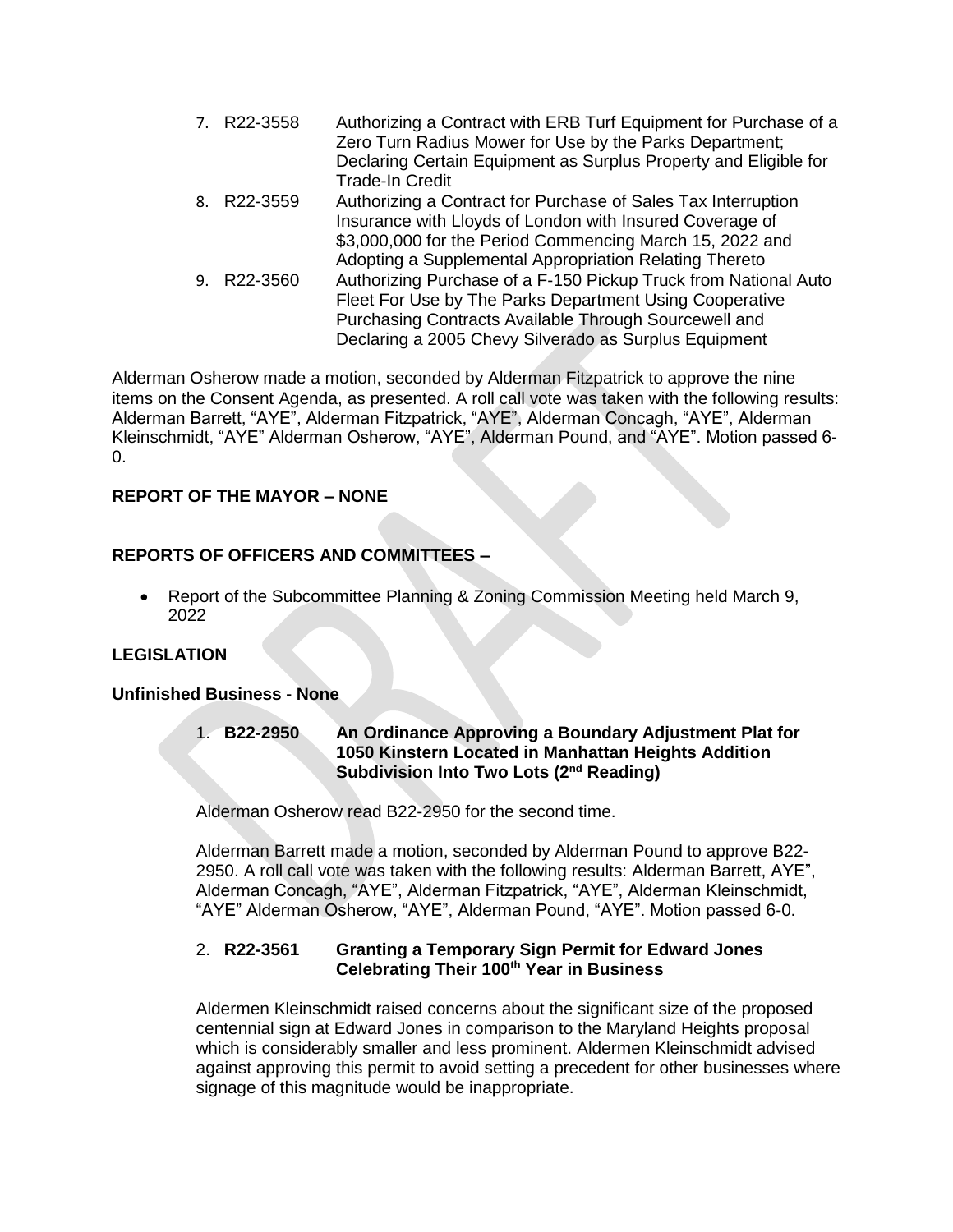Alderman Concagh read R22-3561.

Alderman Concagh made a motion, seconded by Alderman Fitzpatrick to approve R22-3561. A roll call vote was taken with the following results: Alderman Barrett, AYE", Alderman Concagh, "AYE", Alderman Fitzpatrick, "AYE", Alderman Kleinschmidt, "Nay" Alderman Osherow, "AYE", Alderman Pound, "AYE". Motion passed 5-1.

#### **New Business**

## **1. R22-3562 Liquor by the Drink License with Sunday Sales for Her Nail Lounge at 1157 Colonnade Center**

Annie Dinh, owner and manager of Her Nail Lounge located at 1159 Colonnade Center, offered a brief explanation of her proposed business model which would include selling liquor by the drink to customers while receiving manicures and pedicures.

City Administrator Harms advised that a tasting permit may be the more appropriate and cheaper option assuming alcoholic beverages are provided free of charge to customers. Annie Dinh clarified that drinks would be sold to customers as part of the overall fee for services which requires a liquor by the drink license.

Alderman Fitzpatrick read R22-3562.

Alderman Fitzpatrick made a motion, seconded by Alderman Osherow to approve R22-3562. A roll call vote was taken with the following results: Alderman Barrett, AYE", Alderman Concagh, "AYE", Alderman Fitzpatrick, "AYE", Alderman Kleinschmidt, "AYE" Alderman Osherow, "AYE", Alderman Pound, "AYE". Motion passed 6-0.

## **MISCELLENOUS BUSINESS**

City Administrator Harms advised that a memo outlining the pending use tax proposition for St. Louis County has been prepared and disseminated to the Mayor and Board of Aldermen for review. The memo was drafted in anticipation of the upcoming April Ballot measure entitled "Proposition C" which, if approved, would impose a countywide 3.5% use tax against all out-ofstate sales in which a portion of those revenues would be shared with Des Peres on a population basis estimated at \$40 per capita representing approximately \$370,000 per year starting in 2023.

## **REQUEST FOR EXECUTIVE SESSION**

Staff has not been notified by the Mayor or City Attorney of a request for Executive Session.

## **ADJOURNMENT**

Alderman Concagh made a motion, seconded by Aldermen Fitzpatrick to adjourn the regular meeting at 7:28 P.M.